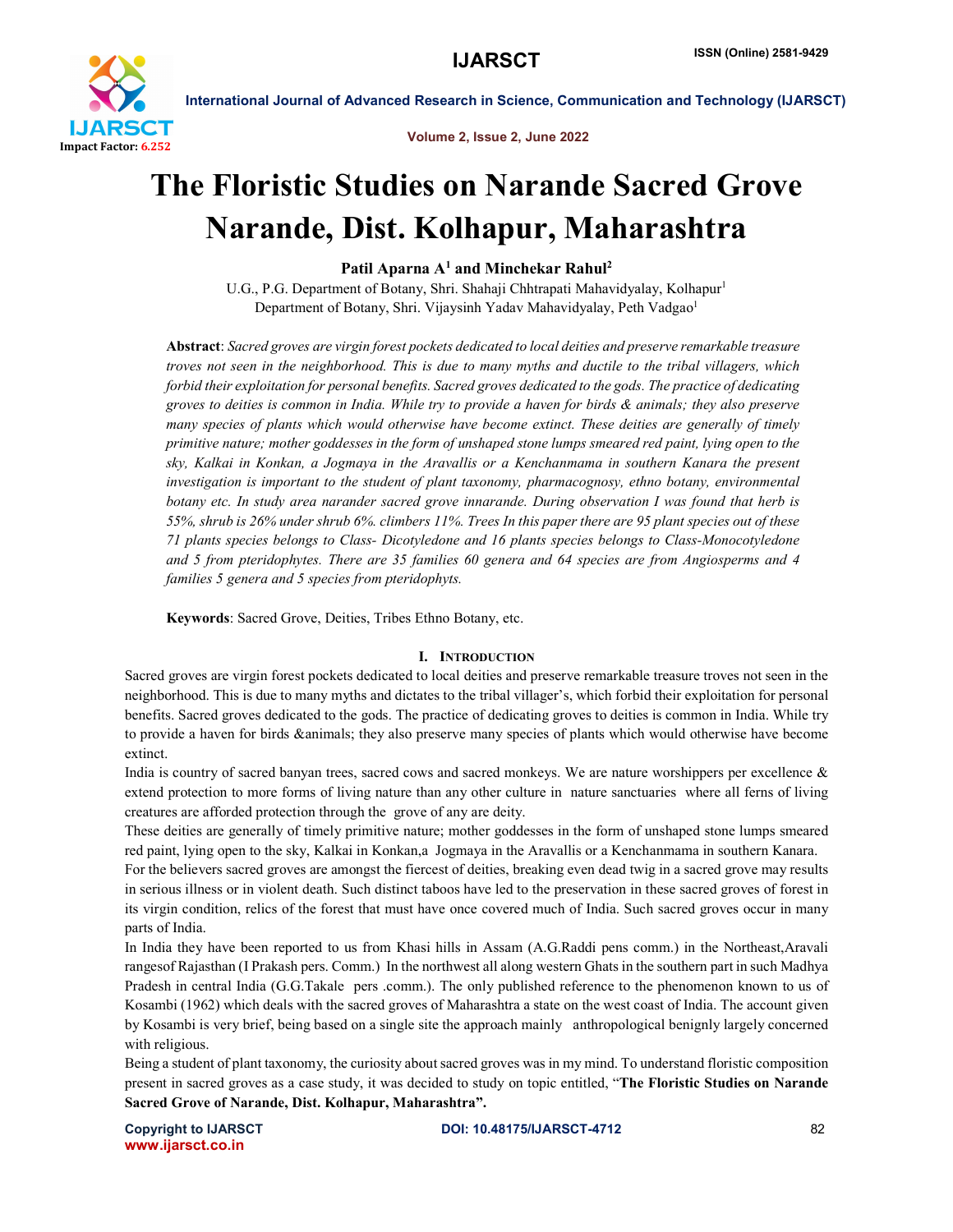

### Volume 2, Issue 2, June 2022

# II. AIM AND OBJECTIVES

- 1. To study the floristic diversity of Narande Sacred Grove.
- 2. To prepare the e-herbarium of plant species present in the narande sacred grove.

#### III. MATERIALS AND METHODS

#### Study Area:

#### The Narande sacred grove. It is located near to Nagacge Ban.

During the field visits the plants in the flowering or fruiting conditions were collected for correct botanical identification and for herbarium preparation. At the same time Photography with Digital Camera was done. At the same time the specimen number were given to the observed plants and the field notes were prepared. All the collected plant specimens were identified with the help of local literature like Cooke (1958); Sharma & et al. (1996); Singh & et al. (2000-2001). The collected plant specimens were preserved according to the method given by Jain.



Rao (1977). The list of the plants was prepared with botanical name, family, followed by habits and names of books

| Sr. No. | <b>Botanical name</b>   | Family        | Class |
|---------|-------------------------|---------------|-------|
|         | Cassia tora.Linn.       | Caselpinaceae | Dicot |
|         | Leea macrophylla, Roxb. | Vitaceae      | Dicot |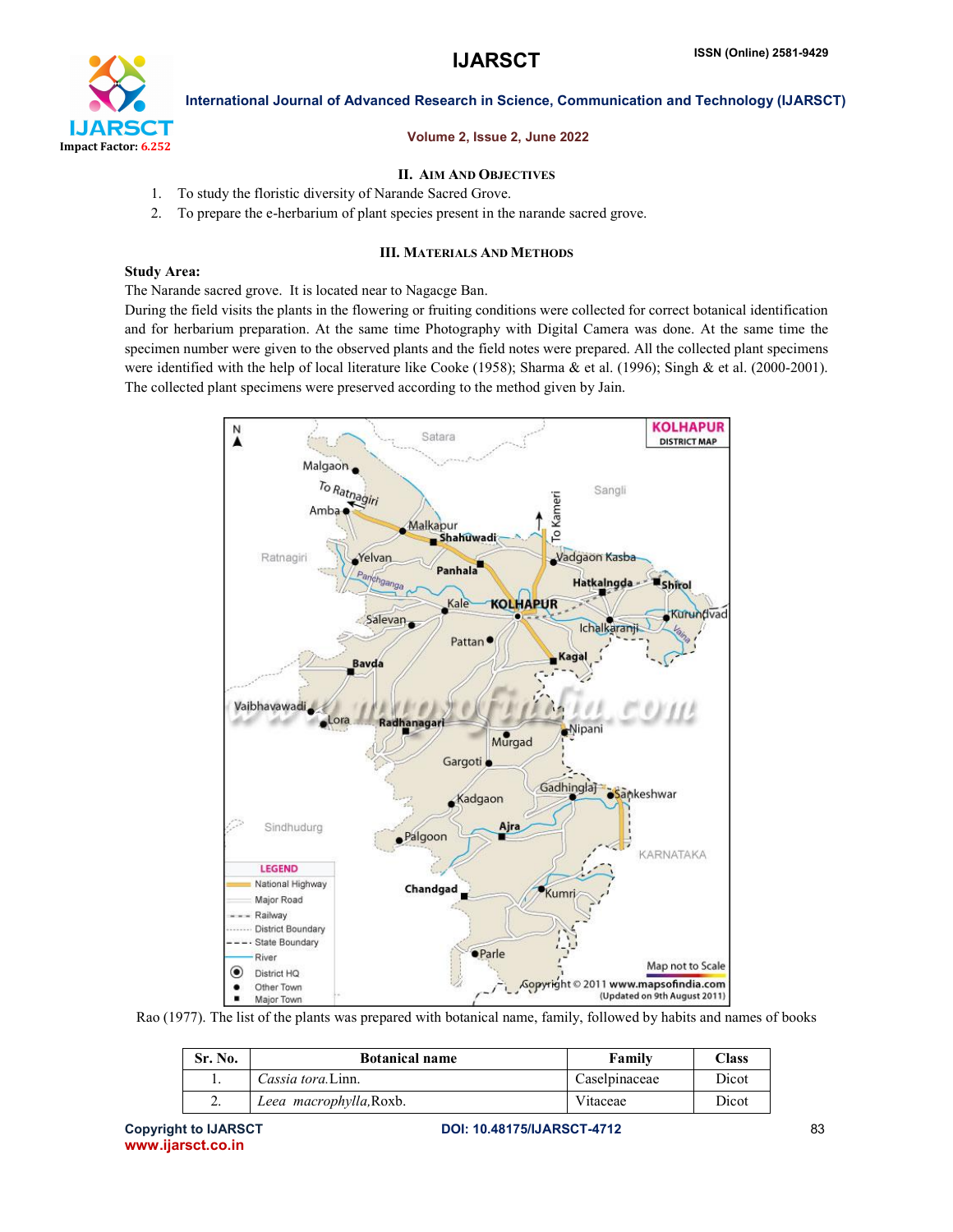

# Volume 2, Issue 2, June 2022

| 3.  | Vitis latifolia, Linn.                               | Vitaceae        | Dicot   |
|-----|------------------------------------------------------|-----------------|---------|
| 4.  | Begonia crinata, Linn.                               | Begoniaceae     | Dicot   |
| 5.  | Mimosa pudica, Linn.                                 | Mimosace        | Dicot   |
| 6.  | Smithia sensitiva, Ait.hort                          | Fabaceae        | Dicot   |
| 7.  | Urena lobata, Linn.                                  | Malvaceae       | Dicot   |
| 8.  | Triumfetta pilosa, Roxb.                             | Malvaceae       | Dicot   |
| 9.  | Triumfetta rhomboidea, Jacquin, Enum.                | Malvaceae       | Dicot   |
| 10. | Passifiora foetida, Linn.                            | Passifloraceae  | Dicot   |
| 11. | Crotolaria hebecarpa, DC                             | Fabaceae        | Dicot   |
| 12. | Cyclea peltata, Hool-. f. Sf Thorns. Fl.             | Minispremeaceae | Dicot   |
| 13. | Cissampelos Pereira, Linn.                           | Minispermaceae  | Dicot   |
| 14. | Thespesia macrophylla, Blume. Bijdr                  | Malvaceae       | Dicot   |
| 15. | Helicteres Isora, Linn.                              | Sterculiaceae   | Dicot   |
| 16. | Zizyphus rugosa, Juss.                               | Rhamneceae      | Dicot   |
| 17. | Zizyphus Jujuba, Juss.                               | Rhamnaceae      | Dicot   |
| 18. | Impatiens Balsamina, Linn.                           | Balsaminaceaee  | Dicot   |
| 19. | Impatiens minor, Benth.                              | Balsaminaceae   | Dicot   |
| 20. | Cajanus lineata (Atylosia lineata), wight & Arn.     | Fabaceae        | Dicot   |
| 21. | Ludwigia octovalvis. (Jussisea sufifruticosa,) Linn. | Onagraceae      | Dicot   |
| 22. | Ixora coccinea, Linn.                                | Rubiaceae       | Dicot   |
| 23. | Arissema tortuosum, Schott.                          | Araceae         | Monocot |
| 24. | Arum Colocasia, Linn.                                | Araceae         | Monocot |
| 25. | Cyperus rotundus, Linn.                              | Cypreceae       | Dicot   |
| 26. | Rhynchospora Wallichiana, Enum.                      | Cypreceae       | Dicot   |
| 27. | Eragrostis minor, Host.                              | Poaceae         | Monocot |
| 28. | Eragrostis unioloides, steud.                        | Poaceae         | Monocot |
| 29. | Plumbago zeylanica, Linn.                            | Plumbaginaceae  | Dicot   |
| 30. | Euphorbia hirta, Linn.                               | Euphorbiaceae   | Dicot   |
| 31. | Curculigo orchioides. Gaerth.                        | Hyoxidaceae     | Monocot |
| 32. | Merremia vitifolia, Hall.                            | Convovulaceae   | Dicot   |
| 33. | Celosia argentea. Linn.                              | Amranthaceae    | Dicot   |
| 34. | Rungia repens. Ness.                                 | Acantheceae     | Dicot   |
| 35. | Curcuma pseudomontana, Grath.                        | Zingiberaceae   | Monocot |
| 36. | Rhyncostylis retusa, Bl.                             | Orchideceae     | Monocot |
| 37. | Dioscoria bulbifera, L.                              | Dioscoraceae    | Dicot   |
| 38. | Jasminum malabaricum, Wt.                            | Oleaceae        | Dicot   |
| 39. | Alternanthera paronchioides, Br.                     | Amranthaceae    | Dicot   |
| 40. | Lantena camara, Linn.                                | Verbenaceae     | Dicot   |
| 41. | carissa carands. L.                                  | Apocynaceae     | Dicot   |
| 42. | Holarrherena antidysenterica, Wal, Cat.              | Apocynaceae     | Dicot   |
| 43. | Rauwolfia serpentina, Benth.                         | Apocynaceae     | Dicot   |
| 44. | Breynia petens, Linn.                                | Euphorbiaceae   | Dicot   |
| 45. | Ageratum conyzoides, L.                              | Asteraceae      | Monocot |
| 46. | Stachytarpheta indica, Vahl.                         | Verbenaceae     | Dicot   |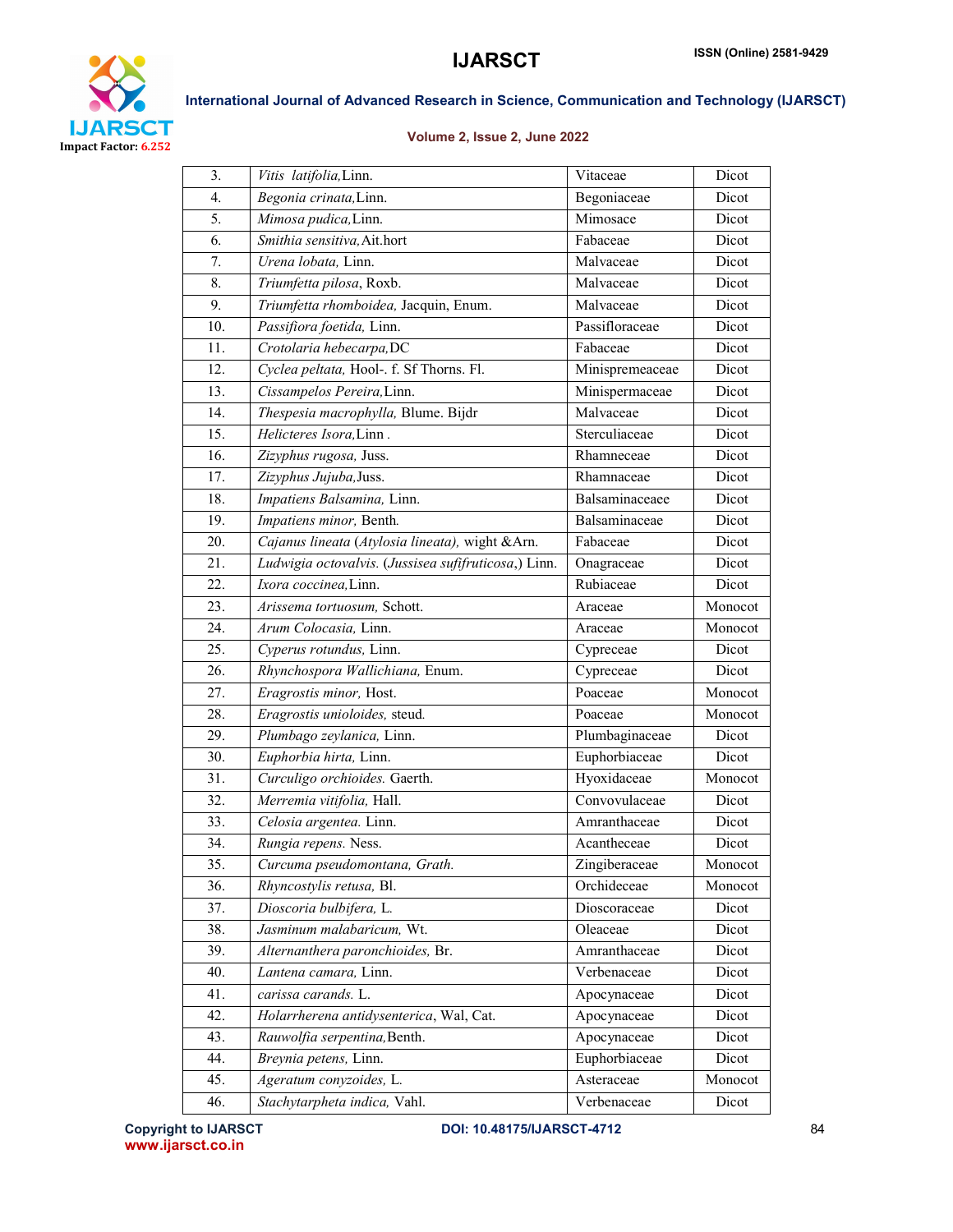

# Volume 2, Issue 2, June 2022

| 47. | Achyranthes aspera, L.               | Amranthaceae   | Dicot   |
|-----|--------------------------------------|----------------|---------|
| 48. | Tridax procumbens, L.                | Asteraceae     | Monocot |
| 49. | Synedrella nodiflora (Linn)J. Gaert. | Asteraceae     | Monocot |
| 50. | Physalis minima, L.                  | Solaneceae     | Dicot   |
| 51. | Ipomoea eriocarpa, Vahl.             | Convovulaceae  | Dicot   |
| 52. | Costus speciosus, Sm.                | Zingiberaceae  | Monocot |
| 53. | Canscora diffusa, Br.                | Gntianaceae    | Dicot   |
| 54. | Trichodesma indicum, L.              | Boraginaceae   | Dicot   |
| 55. | Calotropis gigantea, Br.             | Ascelpidaceae  | Dicot   |
| 56. | Gloriosa superba, Linn.              | Liliaceae      | Monocot |
| 57. | Commelina obliqua, B-Ham.            | Commelinaceae  | Monocot |
| 58. | Bambusa bambos, Klein.               | Poaceae        | Monocot |
| 59. | Phyllanthus niruri, Linn.            | Euphorbiaceae  | Dicot   |
| 60. | Clerodendrum serratum.L.             | Verbenaceae    | Dicot   |
| 61. | Impatiens incopspicua, Benth.        | Balsaminaceae  | Dicot   |
| 62. | Ageratum houstoniamus, Mill.         | Asteraceae     | Monocot |
| 63. | Blumea lacera, DC.                   | Asteraceae     | Monocot |
| 64. | Barleria cuspidate, L.               | Acanthaceae    | Dicot   |
|     | Mackenziea integerfolia              |                | Dicot   |
| 65. | (Strobilanthus perfoliatus), Anders. | Acanthaceae    |         |
| 66. | Tragia involucrata, L.               | Euphorbiaceae  | Dicot   |
| 67. | Sellagenella delicatula (Desv.)      | Sellageniaceae |         |
| 68. | Asplinium onopteris, L.              | Aspliniaceae   |         |
| 69. | Pteris vittata. L.                   | Pteridaceae    |         |
| 70. | Lygodium flexuosum. L.               | Lygodiaceae    |         |
| 71. | Adiantum raddiannum Presl.           | Pteridaceae    |         |
| 72  | Cynodon dactylon                     | poaceae        | monocot |
| 73  | Hibiscus Trionum, Lmn. Sp            | malveceae      | dicot   |
| 74  | Hibiscus tetraphyllus                | malvaceae      | Dicot   |
| 75  | Grewia villosa, Willd                |                | Dicot   |
| 76  | Mangifera indica                     | Anacardiaceae  | Dicot   |
| 77  | Crotolaria verrucose                 | Fabaceae       | Dicot   |
| 78  | Accacia coccinia                     | Mimoceae       | Dicot   |
| 79  | Terminalia belrica                   | Verbinacea     | Dicot   |
| 80  | Calycopteris floribunda              |                | Dicot   |
| 81  | Eriogostis tenuifolia                |                | Dicot   |
| 82  | Vigna trilobata                      | Fabaceae       | Dicot   |
| 83  | Desmodium trifolium                  | Fabeceae       | Dicot   |
| 84  | Ipomoea mouritiana                   | Conolvulacea   | Dicot   |
| 85  | Curcuma nilgirancsis                 | Zinzibaraceae  | Monocot |
| 86  | Memecylon umbelatum                  | Melastomaceae  | Dicot   |
| 87  | Sessanum oriantale                   | Pedliacea      | Dicot   |
| 88  | Ipomoea hederifolia                  | Conovavulaceae | Dicot   |
| 89  | Eranthemum roseum                    | Accanthaceae   | Dicot   |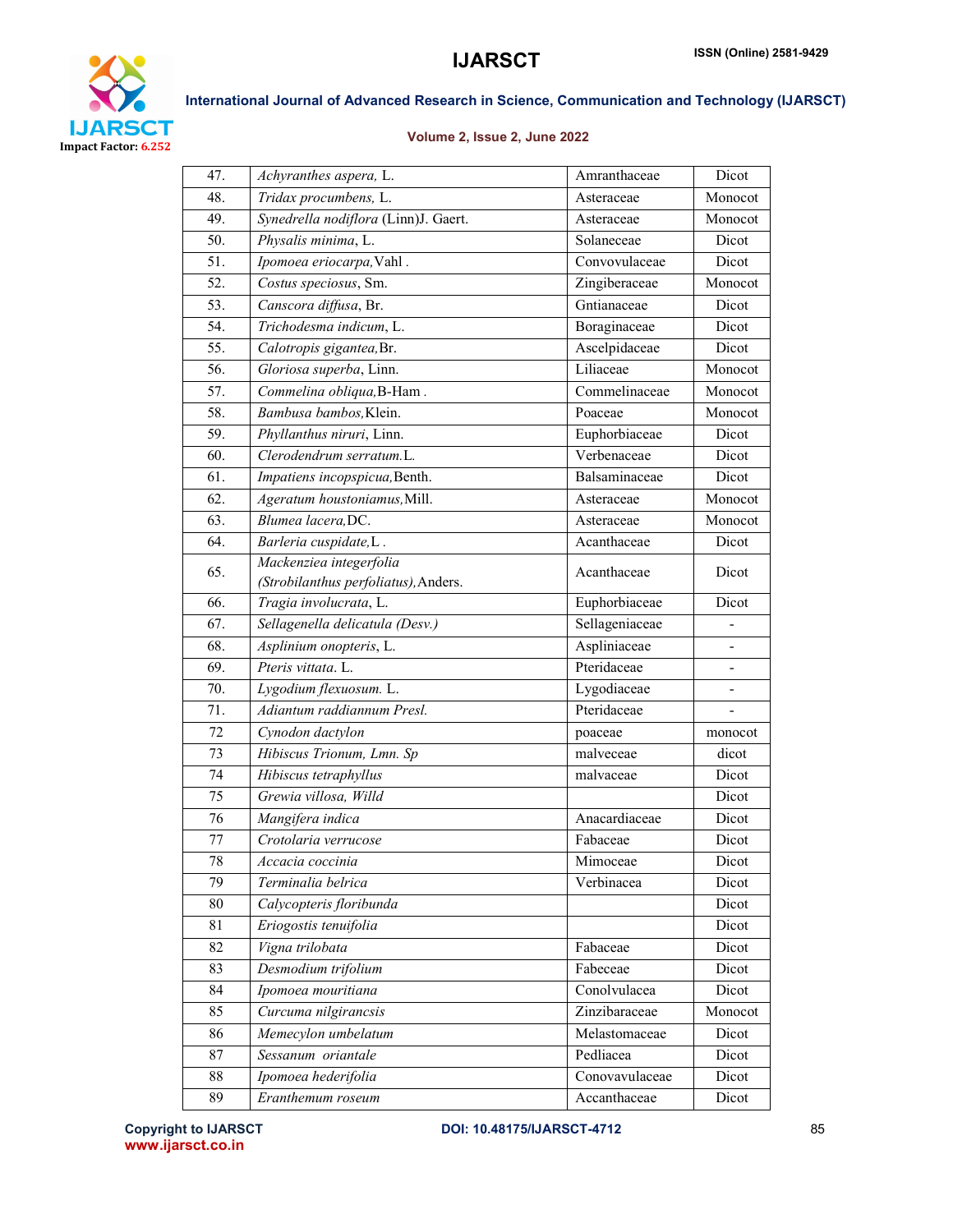

#### Volume 2, Issue 2, June 2022

| 90 | Vitex nigudo         | Verbinaceae | Dicot |
|----|----------------------|-------------|-------|
| 91 | Tricodesma indicum   | Astraceae   | Dicot |
| 92 | Barleria lawwi       | Acanthaceae | Dicot |
| 93 | Barleria prinitis    | Acanthaceae | Dicot |
| 94 | Barleria terminalis  | Acanthaceae | Dicot |
| 95 | Bareria gibsonioides | Acanthacea  | Dicot |

# IV. RESULT

In study area Nrande sacred grove.i. During observation I was found that herb is 55%, shrub is 26% under shrub 6% climbers 11%.



# V. CONCLUSION

In project work there are 95 plant species out of these 71 plants species belongs to Class- Dicotyledonous and 16 plants species belongs to Class-Monocotyledone and 5 from pteridophytes.

There are 35 families 60 genera and 64 species are from Angiosperms and 4 families 5 genera and 5 species from pteridophyts.

# **REFERENCES**

- [1] Almeida, M.R. (1998). Flora of Maharashtra, Blatter Herbarium, St. Xavier's College, Mumbai.
- [2] Chandrabose M, N. C. Nair & C. Chandrasekharan. (1988). Flora of Coimbatore. Bishen Singh Mahendra Pal Singh, Dehra Dun.
- [3] Chatterjee, D. (1962). Floristic pattern in Indian vegetation. Proc. Summer School Botany, Darjeeling, pp 32-42. New Delhi.
- [4] Chatterjee, D. (1940). Studies on the endemic flora of India and Burma. J. Asiat. Soc. Bengal 5: pp 19-67.
- [5] Cooke, T. (1908). Flora of Presidency of Bombay, Govt. of India.
- [6] Fyson, P.F. (1932). The Flora of South Indian Hill stations. Madras Govt. Press, 2 vols.
- [7] Gamble, J.S. (&C.E.C. Fischer) (1915-36). Flora of the Presidency of Madras, Adlard & Son Ltd. London.
- [8] Kammathy, R.V. (1983). Rare and endemic species of Indian Commelinaceae, in Eds. Jain, S.K. & R. R. Rao. An Assessment of Threatened plants of India, Botanical Survey of India, Howrah: pp213-221.
- [9] Keshava Murthy, K.R. & S.N. Yoganarasimhan. (1990). The Flora of Coorg (Kodagu), Karnataka, India. Vimsat Publishers, Bangalore.
- [10] Krishnamoorthy, K. (1960). Myristica swamps in the evergreen forests of Travancore: in Tropical moist evergreen forest symposium. FRI, Dehra Dun.

www.ijarsct.co.in